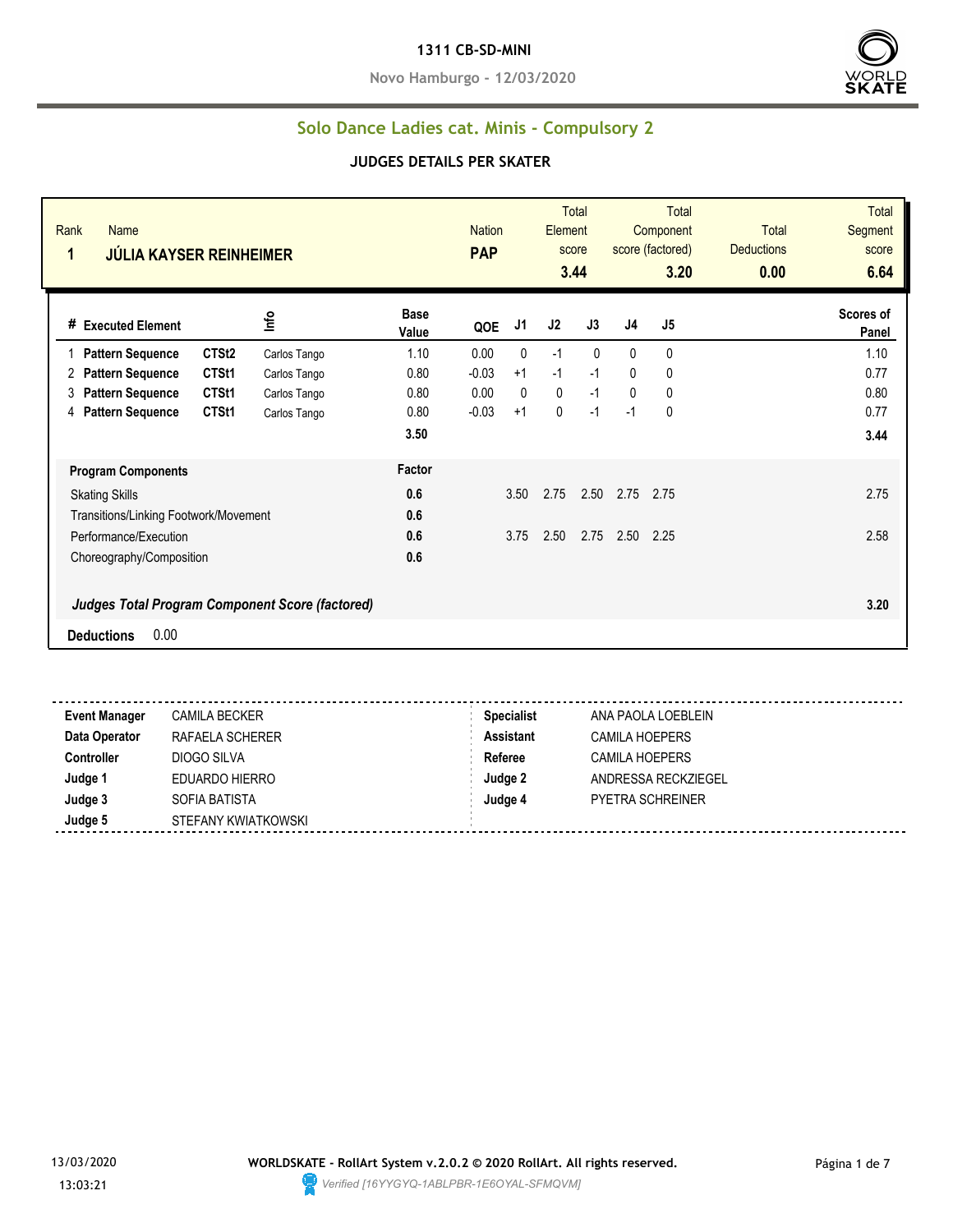| Rank<br><b>Name</b><br>$\overline{2}$<br><b>FERNANDA QUINTANILLA</b> |              |                      | <b>Nation</b><br><b>AGE</b> |      | Element      | <b>Total</b><br>score<br>2.90 |                | Total<br>Component<br>score (factored)<br>3.55 | <b>Total</b><br><b>Deductions</b><br>0.00 | <b>Total</b><br>Segment<br>score<br>6.45 |
|----------------------------------------------------------------------|--------------|----------------------|-----------------------------|------|--------------|-------------------------------|----------------|------------------------------------------------|-------------------------------------------|------------------------------------------|
| # Executed Element                                                   | lnfo         | <b>Base</b><br>Value | QOE                         | J1   | J2           | J3                            | J <sub>4</sub> | J5                                             |                                           | Scores of<br>Panel                       |
| <b>CTStB</b><br><b>Pattern Sequence</b><br>1                         | Carlos Tango | 0.50                 | $-0.03$                     | $+1$ | 0            | $-1$                          | $-1$           | 0                                              |                                           | 0.47                                     |
| <b>Pattern Sequence</b><br>CTSt1<br>2                                | Carlos Tango | 0.80                 | 0.03                        | $+1$ | $+1$         | $\mathbf{0}$                  | $\mathbf{0}$   | $-1$                                           |                                           | 0.83                                     |
| CTSt1<br><b>Pattern Sequence</b><br>3                                | Carlos Tango | 0.80                 | 0.00                        | $+1$ | $\mathbf 0$  | $\mathbf 0$                   | $-1$           | 0                                              |                                           | 0.80                                     |
| CTSt1<br><b>Pattern Sequence</b><br>4                                | Carlos Tango | 0.80                 | 0.00                        | 0    | $\mathbf{0}$ | $\mathbf{0}$                  | $-1$           | 0                                              |                                           | 0.80                                     |
|                                                                      |              | 2.90                 |                             |      |              |                               |                |                                                |                                           | 2.90                                     |
| <b>Program Components</b>                                            |              | Factor               |                             |      |              |                               |                |                                                |                                           |                                          |
| <b>Skating Skills</b>                                                |              | 0.6                  |                             | 3.75 | 3.25         | 3.25                          | 2.75           | 2.75                                           |                                           | 3.08                                     |
| Transitions/Linking Footwork/Movement                                |              | 0.6                  |                             |      |              |                               |                |                                                |                                           |                                          |
| Performance/Execution                                                |              | 0.6                  |                             | 3.75 | 3.00         | 3.00                          | 2.50           | 2.25                                           |                                           | 2.83                                     |
| Choreography/Composition                                             |              | 0.6                  |                             |      |              |                               |                |                                                |                                           |                                          |
| <b>Judges Total Program Component Score (factored)</b>               |              |                      |                             |      |              |                               |                |                                                |                                           | 3.55                                     |
| 0.00<br><b>Deductions</b>                                            |              |                      |                             |      |              |                               |                |                                                |                                           |                                          |

| <b>Event Manager</b> | <b>CAMILA BECKER</b> | <b>Specialist</b> | ANA PAOLA LOEBLEIN      |
|----------------------|----------------------|-------------------|-------------------------|
| Data Operator        | RAFAELA SCHERER      | Assistant         | CAMILA HOEPERS          |
| <b>Controller</b>    | DIOGO SILVA          | Referee           | <b>CAMILA HOEPERS</b>   |
| Judge 1              | EDUARDO HIERRO       | Judge 2           | ANDRESSA RECKZIEGEL     |
| Judge 3              | SOFIA BATISTA        | Judge 4           | <b>PYETRA SCHREINER</b> |
| Judge 5              | STEFANY KWIATKOWSKI  |                   |                         |

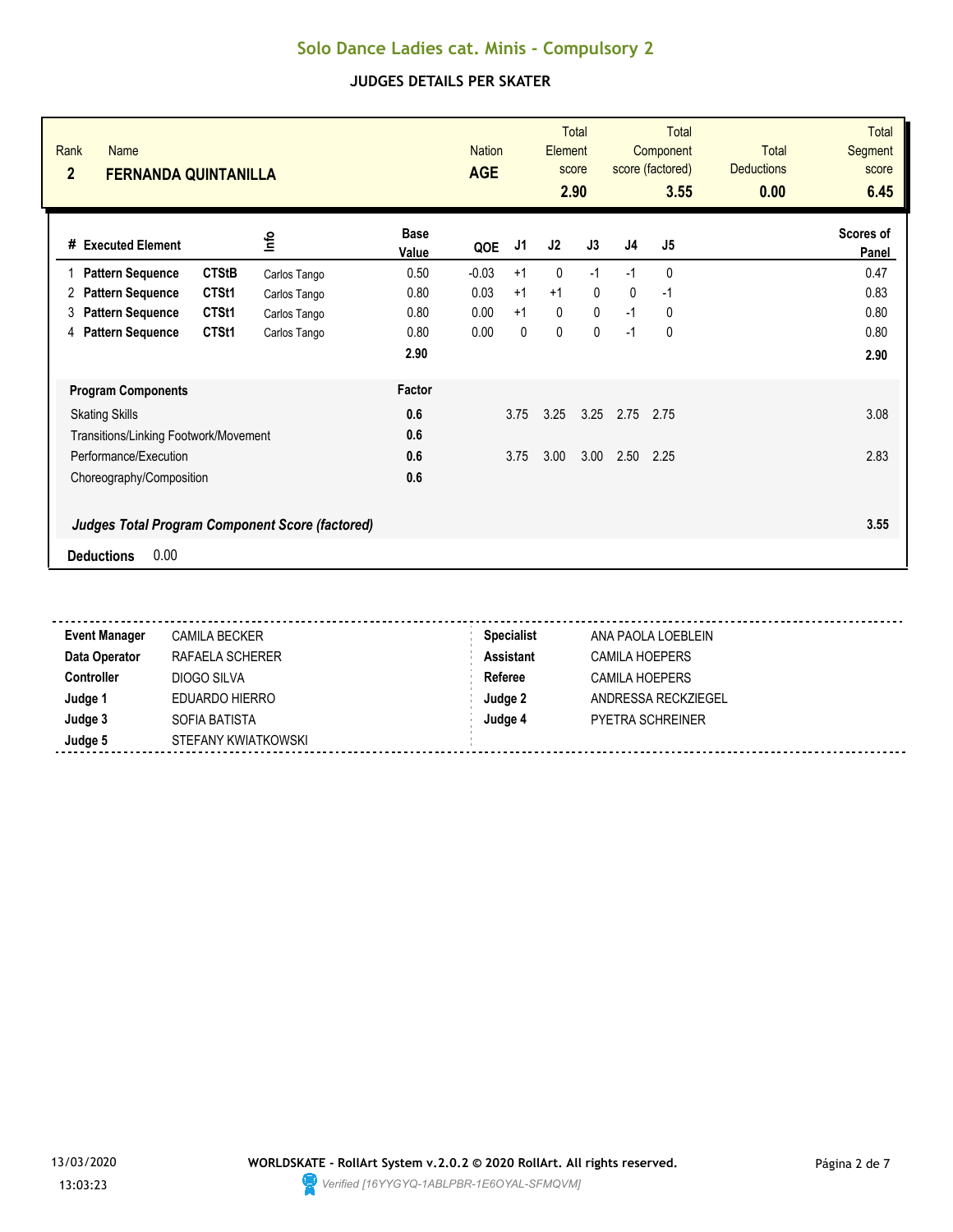| Rank<br>Name<br>3<br><b>SARAH COSTA</b>                                             |              |                      | <b>Nation</b><br><b>CPS</b> |              | Element     | <b>Total</b><br>score<br>2.77 |                | <b>Total</b><br>Component<br>score (factored)<br>3.05 | <b>Total</b><br><b>Deductions</b><br>0.00 | <b>Total</b><br><b>Segment</b><br>score<br>5.82 |
|-------------------------------------------------------------------------------------|--------------|----------------------|-----------------------------|--------------|-------------|-------------------------------|----------------|-------------------------------------------------------|-------------------------------------------|-------------------------------------------------|
| #<br><b>Executed Element</b>                                                        | ٩ų           | <b>Base</b><br>Value | QOE                         | J1           | J2          | J3                            | J <sub>4</sub> | J <sub>5</sub>                                        |                                           | Scores of<br>Panel                              |
| <b>CTStB</b><br><b>Pattern Sequence</b>                                             | Carlos Tango | 0.50                 | $-0.03$                     | $+1$         | $-1$        | $-1$                          | $\mathbf{0}$   | 0                                                     |                                           | 0.47                                            |
| CTSt1<br><b>Pattern Sequence</b><br>2                                               | Carlos Tango | 0.80                 | $-0.07$                     | $\mathbf{0}$ | $-1$        | $-1$                          | $-1$           | 0                                                     |                                           | 0.73                                            |
| CTSt1<br><b>Pattern Sequence</b><br>3                                               | Carlos Tango | 0.80                 | 0.00                        | $+1$         | $\mathbf 0$ | $\mathbf{0}$                  | $\mathbf{0}$   | $\mathbf{0}$                                          |                                           | 0.80                                            |
| <b>Pattern Sequence</b><br>CTSt1<br>4                                               | Carlos Tango | 0.80                 | $-0.03$                     | $\mathbf{0}$ | $\mathbf 0$ | $-1$                          | $-1$           | 0                                                     |                                           | 0.77                                            |
|                                                                                     |              | 2.90                 |                             |              |             |                               |                |                                                       |                                           | 2.77                                            |
| <b>Program Components</b>                                                           |              | Factor               |                             |              |             |                               |                |                                                       |                                           |                                                 |
| <b>Skating Skills</b>                                                               |              | 0.6                  |                             | 3.50         | 3.00        | 2.50                          | 2.50           | 2.50                                                  |                                           | 2.67                                            |
| Transitions/Linking Footwork/Movement                                               |              | 0.6                  |                             |              |             |                               |                |                                                       |                                           |                                                 |
| Performance/Execution                                                               |              | 0.6                  |                             | 3.75         | 2.50        | 2.50                          | 2.25           | 2.00                                                  |                                           | 2.42                                            |
| Choreography/Composition                                                            |              | 0.6                  |                             |              |             |                               |                |                                                       |                                           |                                                 |
| <b>Judges Total Program Component Score (factored)</b><br>0.00<br><b>Deductions</b> |              |                      |                             |              |             |                               |                |                                                       |                                           | 3.05                                            |

| <b>Event Manager</b> | <b>CAMILA BECKER</b> | <b>Specialist</b> | ANA PAOLA LOEBLEIN      |  |
|----------------------|----------------------|-------------------|-------------------------|--|
| Data Operator        | RAFAELA SCHERER      | <b>Assistant</b>  | <b>CAMILA HOEPERS</b>   |  |
| <b>Controller</b>    | DIOGO SILVA          | Referee           | CAMILA HOEPERS          |  |
| Judge 1              | EDUARDO HIERRO       | Judge 2           | ANDRESSA RECKZIEGEL     |  |
| Judge 3              | SOFIA BATISTA        | Judge 4           | <b>PYETRA SCHREINER</b> |  |
| Judge 5              | STEFANY KWIATKOWSKI  |                   |                         |  |

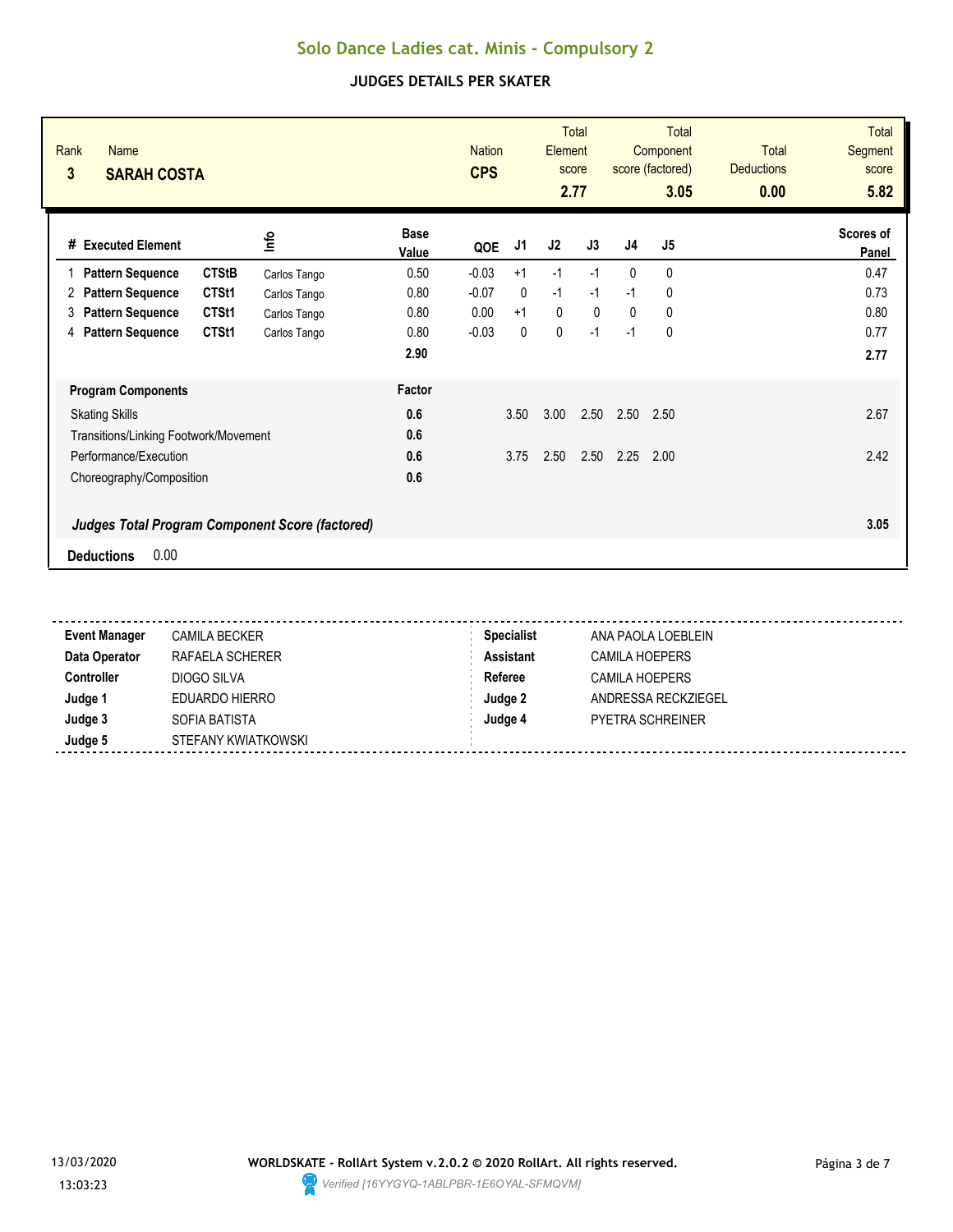| Rank<br><b>Name</b><br>4<br><b>ISABELA PEDRON BORGES</b> |                    |                      | <b>Nation</b><br><b>CCP</b> |      | <b>Element</b> | <b>Total</b><br>score<br>3.39 |                | <b>Total</b><br>Component<br>score (factored)<br>2.70 | <b>Total</b><br><b>Deductions</b><br>$-0.50$ | <b>Total</b><br>Segment<br>score<br>5.59 |
|----------------------------------------------------------|--------------------|----------------------|-----------------------------|------|----------------|-------------------------------|----------------|-------------------------------------------------------|----------------------------------------------|------------------------------------------|
| # Executed Element                                       | lnfo               | <b>Base</b><br>Value | QOE                         | J1   | J2             | J3                            | J <sub>4</sub> | J <sub>5</sub>                                        |                                              | Scores of<br>Panel                       |
| CTSt <sub>2</sub><br><b>Pattern Sequence</b>             | Carlos Tango       | 1.10                 | $-0.07$                     | $-1$ | 0              | $+1$                          | $\mathbf{0}$   | $-2$                                                  |                                              | 1.03                                     |
| CTSt1<br><b>Pattern Sequence</b><br>2                    | Carlos Tango       | 0.80                 | $-0.07$                     | $-1$ | $-1$           | $+1$                          | $\Omega$       | $-2$                                                  |                                              | 0.73                                     |
| CTSt <sub>2</sub><br><b>Pattern Sequence</b><br>3        | Carlos Tango       | 1.10                 | $-0.20$                     | $-1$ | $-1$           | $-1$                          | $\mathbf{0}$   | $-2$                                                  |                                              | 0.90                                     |
| CTSt1<br><b>Pattern Sequence</b><br>4                    | Carlos Tango       | 0.80                 | $-0.07$                     | $-1$ | 0              | $-1$                          | $\mathbf{0}$   | $-2$                                                  |                                              | 0.73                                     |
|                                                          |                    | 3.80                 |                             |      |                |                               |                |                                                       |                                              | 3.39                                     |
| <b>Program Components</b>                                |                    | Factor               |                             |      |                |                               |                |                                                       |                                              |                                          |
| <b>Skating Skills</b>                                    |                    | 0.6                  |                             | 2.50 | 2.25           | 2.25                          | 2.25           | 2.00                                                  |                                              | 2.25                                     |
| Transitions/Linking Footwork/Movement                    |                    | 0.6                  |                             |      |                |                               |                |                                                       |                                              |                                          |
| Performance/Execution                                    |                    | 0.6                  |                             | 2.25 | 2.25           | 2.25                          | 2.25           | 1.75                                                  |                                              | 2.25                                     |
| Choreography/Composition                                 |                    | 0.6                  |                             |      |                |                               |                |                                                       |                                              |                                          |
| <b>Judges Total Program Component Score (factored)</b>   |                    |                      |                             |      |                |                               |                |                                                       |                                              | 2.70                                     |
| $-0.50$<br><b>Deductions</b>                             | Time Violation:0,5 |                      |                             |      |                |                               |                |                                                       |                                              |                                          |

| <b>Event Manager</b> | <b>CAMILA BECKER</b> | <b>Specialist</b> | ANA PAOLA LOEBLEIN      |
|----------------------|----------------------|-------------------|-------------------------|
| Data Operator        | RAFAELA SCHERER      | Assistant         | CAMILA HOEPERS          |
| <b>Controller</b>    | DIOGO SILVA          | Referee           | CAMILA HOEPERS          |
| Judge 1              | EDUARDO HIERRO       | Judge 2           | ANDRESSA RECKZIEGEL     |
| Judge 3              | SOFIA BATISTA        | Judge 4           | <b>PYETRA SCHREINER</b> |
| Judge 5              | STEFANY KWIATKOWSKI  |                   |                         |

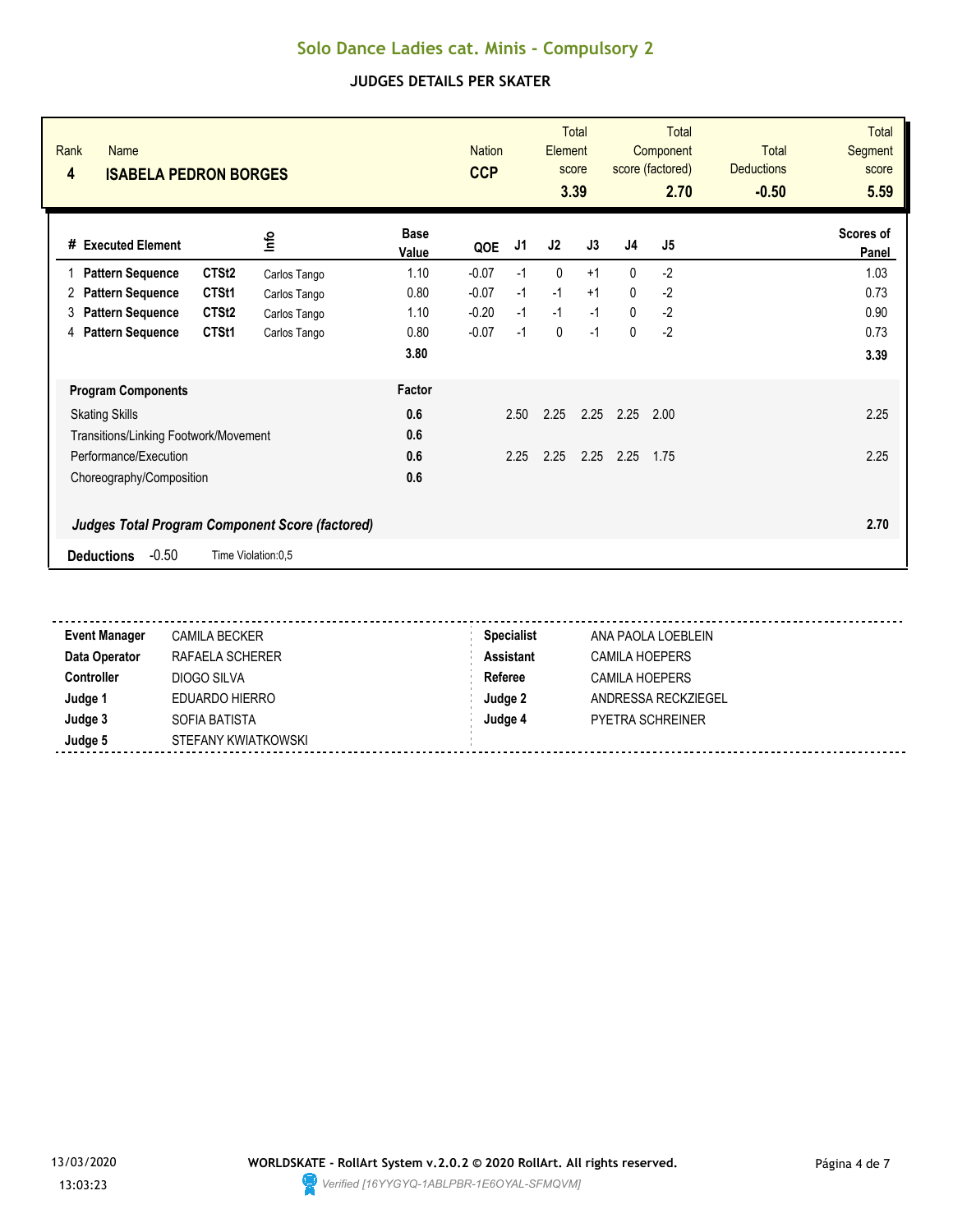| Rank<br><b>Name</b><br>$5\overline{)}$<br><b>LUMI KANEDA DE OLIVEIRA</b> |              |                      | <b>Nation</b><br><b>CCP</b> |              | Element | <b>Total</b><br>score<br>1.60 |                | Total<br>Component<br>score (factored)<br>2.75 | Total<br><b>Deductions</b><br>0.00 | <b>Total</b><br>Segment<br>score<br>4.35 |
|--------------------------------------------------------------------------|--------------|----------------------|-----------------------------|--------------|---------|-------------------------------|----------------|------------------------------------------------|------------------------------------|------------------------------------------|
| # Executed Element                                                       | lnfo         | <b>Base</b><br>Value | QOE                         | J1           | J2      | J3                            | J <sub>4</sub> | J <sub>5</sub>                                 |                                    | Scores of<br>Panel                       |
| <b>CTStB</b><br><b>Pattern Sequence</b><br>1                             | Carlos Tango | 0.50                 | $-0.10$                     | $-1$         | $-1$    | $-1$                          | $\mathbf{0}$   | $-1$                                           |                                    | 0.40                                     |
| <b>CTStB</b><br><b>Pattern Sequence</b><br>2                             | Carlos Tango | 0.50                 | $-0.10$                     | $-1$         | $-1$    | $-1$                          | $\mathbf{0}$   | $-1$                                           |                                    | 0.40                                     |
| <b>Pattern Sequence</b><br><b>CTStB</b><br>3                             | Carlos Tango | 0.50                 | $-0.10$                     | $\mathbf{0}$ | $-1$    | $-1$                          | $-1$           | $-1$                                           |                                    | 0.40                                     |
| <b>Pattern Sequence</b><br><b>CTStB</b><br>4                             | Carlos Tango | 0.50                 | $-0.10$                     | $-1$         | $-1$    | $-1$                          | $-1$           | $-1$                                           |                                    | 0.40                                     |
|                                                                          |              | 2.00                 |                             |              |         |                               |                |                                                |                                    | 1.60                                     |
| <b>Program Components</b>                                                |              | Factor               |                             |              |         |                               |                |                                                |                                    |                                          |
| <b>Skating Skills</b>                                                    |              | 0.6                  |                             | 2.50         | 2.50    | 2.25                          | 2.25           | 2.00                                           |                                    | 2.33                                     |
| Transitions/Linking Footwork/Movement                                    |              | 0.6                  |                             |              |         |                               |                |                                                |                                    |                                          |
| Performance/Execution                                                    |              | 0.6                  |                             | 2.75         | 2.00    | 2.75                          | 2.00           | 1.50                                           |                                    | 2.25                                     |
| Choreography/Composition                                                 |              | 0.6                  |                             |              |         |                               |                |                                                |                                    |                                          |
| <b>Judges Total Program Component Score (factored)</b>                   |              |                      |                             |              |         |                               |                |                                                |                                    | 2.75                                     |
| 0.00<br><b>Deductions</b>                                                |              |                      |                             |              |         |                               |                |                                                |                                    |                                          |

| <b>Event Manager</b> | <b>CAMILA BECKER</b> | <b>Specialist</b> | ANA PAOLA LOEBLEIN      |
|----------------------|----------------------|-------------------|-------------------------|
| Data Operator        | RAFAELA SCHERER      | Assistant         | CAMILA HOEPERS          |
| <b>Controller</b>    | DIOGO SILVA          | Referee           | <b>CAMILA HOEPERS</b>   |
| Judge 1              | EDUARDO HIERRO       | Judge 2           | ANDRESSA RECKZIEGEL     |
| Judge 3              | SOFIA BATISTA        | Judge 4           | <b>PYETRA SCHREINER</b> |
| Judge 5              | STEFANY KWIATKOWSKI  |                   |                         |

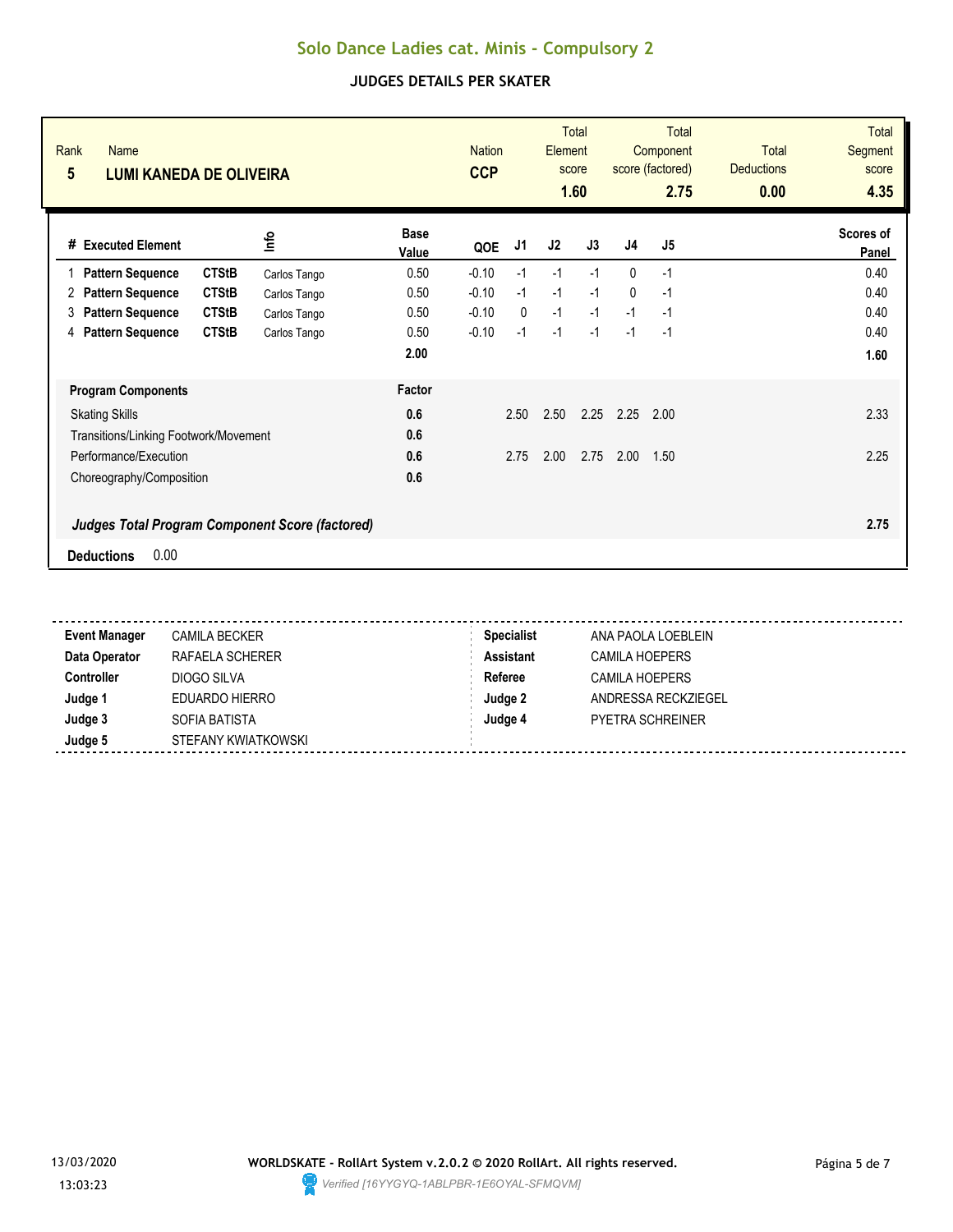| Rank<br><b>Name</b><br>$6\phantom{1}$<br><b>MARIA ANTÔNIA CARVALHO</b> |              |                      | <b>Nation</b><br><b>AAB</b> |      | Element | <b>Total</b><br>score<br>1.97 |                | <b>Total</b><br>Component<br>score (factored)<br>2.20 | <b>Total</b><br><b>Deductions</b><br>0.00 | <b>Total</b><br><b>Segment</b><br>score<br>4.17 |
|------------------------------------------------------------------------|--------------|----------------------|-----------------------------|------|---------|-------------------------------|----------------|-------------------------------------------------------|-------------------------------------------|-------------------------------------------------|
| #<br><b>Executed Element</b>                                           | lnfo         | <b>Base</b><br>Value | QOE                         | J1   | J2      | J3                            | J <sub>4</sub> | J5                                                    |                                           | Scores of<br>Panel                              |
| <b>CTStB</b><br><b>Pattern Sequence</b><br>1                           | Carlos Tango | 0.50                 | $-0.20$                     | $-2$ | $-1$    | $-2$                          | $-2$           | $-2$                                                  |                                           | 0.30                                            |
| <b>CTStB</b><br><b>Pattern Sequence</b><br>2                           | Carlos Tango | 0.50                 | $-0.20$                     | $-1$ | $-2$    | $-2$                          | $-2$           | $-2$                                                  |                                           | 0.30                                            |
| CTSt1<br><b>Pattern Sequence</b><br>3                                  | Carlos Tango | 0.80                 | $-0.10$                     | $-1$ | $-1$    | $-2$                          | $-1$           | $-1$                                                  |                                           | 0.70                                            |
| CTSt1<br><b>Pattern Sequence</b><br>4                                  | Carlos Tango | 0.80                 | $-0.13$                     | $-1$ | $-1$    | $-2$                          | $-2$           | $-1$                                                  |                                           | 0.67                                            |
|                                                                        |              | 2.60                 |                             |      |         |                               |                |                                                       |                                           | 1.97                                            |
| <b>Program Components</b>                                              |              | Factor               |                             |      |         |                               |                |                                                       |                                           |                                                 |
| <b>Skating Skills</b>                                                  |              | 0.6                  |                             | 2.25 | 2.00    | 1.75                          | 1.50           | 1.50                                                  |                                           | 1.75                                            |
| Transitions/Linking Footwork/Movement                                  |              | 0.6                  |                             |      |         |                               |                |                                                       |                                           |                                                 |
| Performance/Execution                                                  |              | 0.6                  |                             | 2.25 | 2.50    | 2.00                          | 1.50           | 1.25                                                  |                                           | 1.92                                            |
| Choreography/Composition                                               |              | 0.6                  |                             |      |         |                               |                |                                                       |                                           |                                                 |
| <b>Judges Total Program Component Score (factored)</b>                 |              |                      |                             |      |         |                               |                |                                                       |                                           | 2.20                                            |
| 0.00<br><b>Deductions</b>                                              |              |                      |                             |      |         |                               |                |                                                       |                                           |                                                 |

| <b>Event Manager</b> | <b>CAMILA BECKER</b> | <b>Specialist</b> | ANA PAOLA LOEBLEIN      |
|----------------------|----------------------|-------------------|-------------------------|
| Data Operator        | RAFAELA SCHERER      | <b>Assistant</b>  | CAMILA HOEPERS          |
| <b>Controller</b>    | DIOGO SILVA          | Referee           | CAMILA HOEPERS          |
| Judge 1              | EDUARDO HIERRO       | Judge 2           | ANDRESSA RECKZIEGEL     |
| Judge 3              | SOFIA BATISTA        | Judge 4           | <b>PYETRA SCHREINER</b> |
| Judge 5              | STEFANY KWIATKOWSKI  |                   |                         |